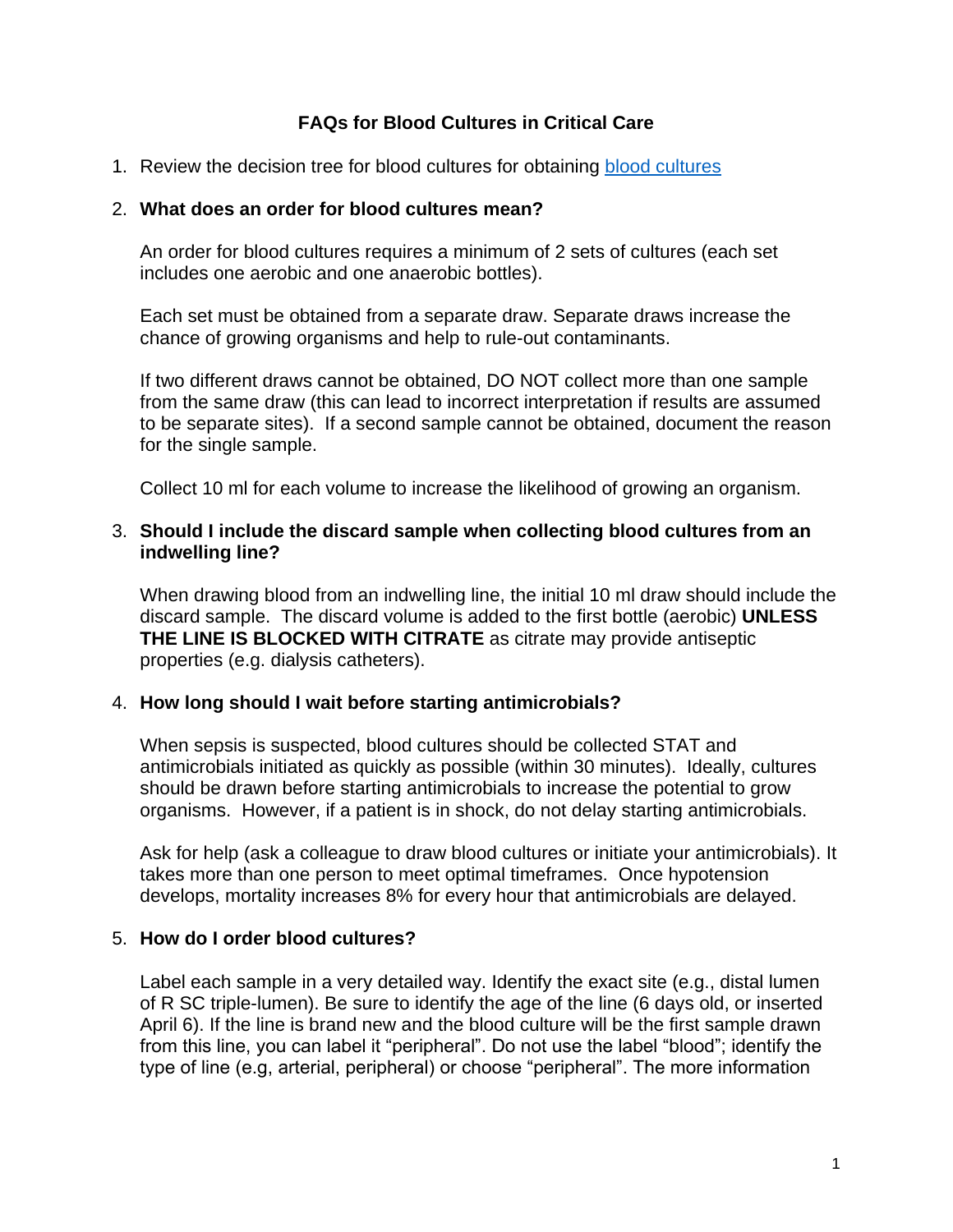provided, the easier it is to interpret subsequent results.

## 6. **Do I always need to send a peripheral blood culture sample?**

One peripheral blood culture should be obtained each time blood cultures are ordered.

A peripheral blood culture is not required if the culture is the first draw from a newly established line.

Positive blood cultures that are drawn from a newly established line suggests and existing infection.

## 7. **What is a CAB (Catheter Associated Bacteremia) assessment?**

A CAB assessment is done when a patient has an existing central venous or arterial line, to help determine whether a blood stream infection is likely due to an infected vascular line or due to another source.

During a CAB assessment, blood cultures are drawn from the indwelling line(s) AND a peripheral venipuncture at the same time. If both samples grow the same organism, and the indwelling line culture becomes positive by > 2 hours before the peripheral blood culture, the line is the likely source of the infection. If the peripheral culture becomes positive first or within 2 hours of the indwelling line, the patient has a bactermia that is less likely due to an infected line.

A CAB assessment is only indicated to evaluate infection in a patient with an existing line. Do not request a CAB assessment unless the patient has at least one preexisting line (this could include a PICC, dialysis line, chemotherapy line, or any other central line), and the line is not being removed at the time of culture.

### 8. **How do I order a CAB assessment?**

To order a CAB, draw a set of blood cultures from each indwelling line PLUS one peripheral culture. All cultures should be obtained within ~15 minutes.

Be sure to request a CAB assessment in the "comments" section of each sample. All blood culture bottles must be sent to the lab together. Place each set in a lab specimen collection bag. Place all of the cultures into one large plastic bag to ensure that the sample arrive together. Place a blank white sticker on the outside of the bag and record "CAB" on the outside.

The lab WILL NOT perform a CAB assessment unless a peripheral blood culture is obtained along with the line culture. If the patient has a preexisting line, and a CAB assessment is desired, please make every effort to obtain a peripheral culture. Blood drawn from a newly inserted line that has never been previously used for blood